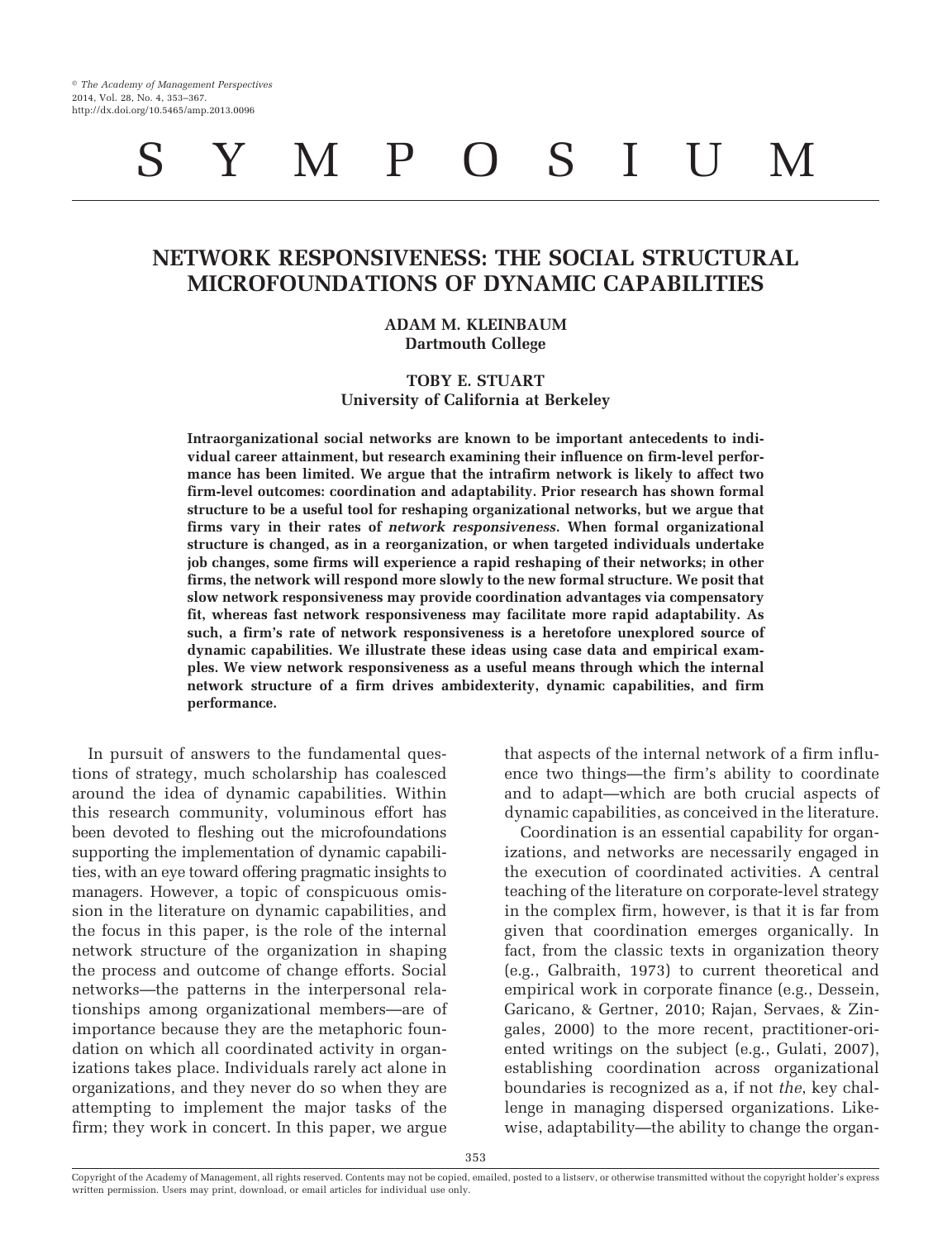ization—is a cornerstone of the theory of dynamic capabilities (Helfat et al., 2007; Helfat & Winter, 2011). But affecting it, too, is at best a difficult process in complex organizations. Empirical demonstrations of the challenges of successful adaptation form the base of a large literature that questions the premise that change efforts positively contribute to firm performance (e.g., Amburgey, Kelly, & Barnett, 1993; Sørensen & Stuart, 2000). Likewise, there is a cottage industry of practitionerdirected thinking on the subject of leading organizational change and a vast, profitable industry management consulting—that is largely devoted to assisting efforts to change organizations.

We argue that social networks are central to at least three internal organizational processes that are vital for implementing both coordination and adaptation. They are an essential component of the process of opportunity identification, which precedes recognition of the need for coordination or change and is how opportunities that are perceived to be compelling are often sourced. They are the pathways of power and influence in organizations, and therefore they are essential for assembling the coalitions that are necessary for change efforts to occur. And they are at the center of resource mobilization. In most organizational settings, resources are fully committed to existing people and projects; to implement change, therefore, resources must be diverted from their current uses.

Part of our objective in this paper is to articulate the view that social networks stand between the decision to undertake change and its outcome, and therefore ultimately must be part of the story in a strategic positioning– based account of dynamic capabilities. This point seems uncontroversial. The bolder and more speculative claim we make is that the network structure of organizations— or, perhaps more important, the pace at which networks inside the firm respond to strategic change efforts may be an important source of heterogeneity that underpins dynamic capabilities. We label this concept *network responsiveness*, by which we mean the rate at which internal network structures realign to adjustments in formal organizational structure. We illustrate heterogeneous network responsiveness using simple analyses of electronic mail data in two firms. Building on prior research and on several illustrative case studies, we argue that fast network responsiveness promotes adaptability, whereas slow network responsiveness can be beneficial for informal coordination. Thus, viewed dynamically, network responsiveness entails a tradeoff: The dynamic capability of rapid network responsiveness may come at the cost of coordination effectiveness.

#### **DYNAMIC CAPABILITIES AND NETWORK STRUCTURE**

The dynamic capabilities perspective has become an increasingly important area of inquiry in strategy. Taking as its theoretical foundation the resource-based view of the firm (Barney, 1991; Peteraf, 1993), it asserts that in environments of rapid change, organizational and managerial routines and processes that enable firms to "purposefully create, extend, or modify [their] resource base[s]" (Helfat et al., 2007, p. 1) will help them to achieve and sustain a competitive advantage (for a useful theoretical integration, see Di Stefano, Peteraf, & Verona, 2014). Specific capabilities that have been identified and studied involve research and development (Helfat, 1997), mergers and acquisitions (Karim & Mitchell, 2000), product innovation (Danneels, 2002), and ambidextrous organizational structures (O'Reilly & Tushman, 2013), to cite several prominent examples.

Developing in parallel to, but almost completely independent of, scholarship on dynamic capabilities (cf. Davis, 2013), research that applies the lens of network theory to the internal network structure of organizations abounds in organization theory and, more recently, in strategy. Social networks are the means of coordinating organizational work (e.g., Kleinbaum & Stuart, 2014), the medium through which ideas and information flow (e.g., Reagans & McEvily, 2003), the back channels through which projects gain or lose political support (e.g., Battilana & Casciaro, 2012), and possibly even the avenues of social cognition through which actors interpret information (e.g., Zuckerman, 2005). Much research in this area has focused on theorizing and documenting the network-based positional correlates of benefits that accrue to individuals because of their position in the social structure (reviewed in Burt, 2005). But the implications of this work for *firm*-level performance are not readily apparent, and very little of it has explored the consequences of intraorganizational network structure for the firm itself (reviewed in Blyler & Coff, 2003; cf. Leana & Van Buren, 1999).

Work by Ghoshal and collaborators has argued that relative to markets, firms are an effective locus of social capital and that such social capital is necessary for innovation (e.g., Nahapiet & Ghoshal,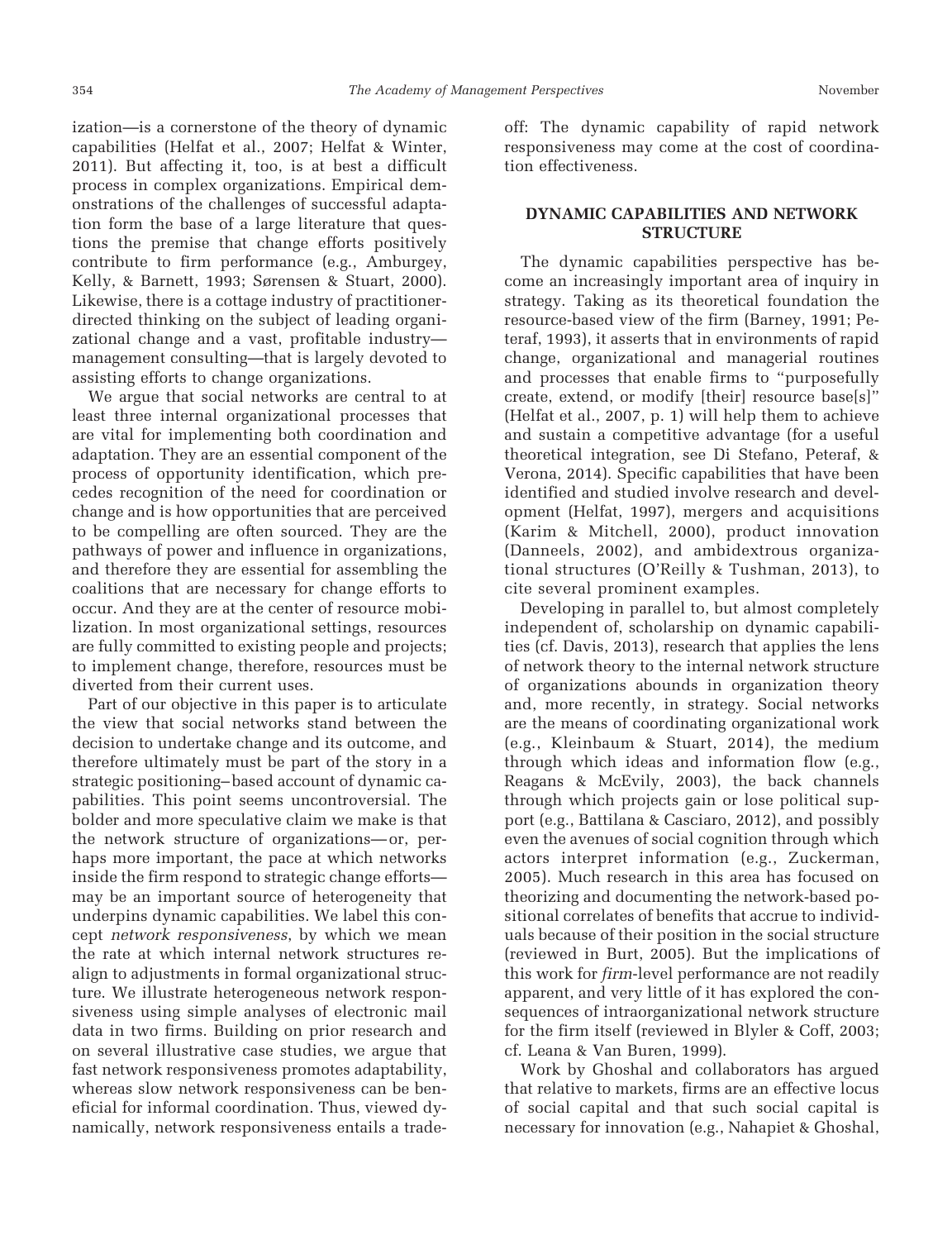1998). From this argument, it is just a small additional theoretical leap to a network-based determinant of heterogeneity in firm-level performance. For example, Hansen (1999) considered the ways in which social capital may contribute to firm-level advantage by examining how the network structure around projects shapes the speed at which they are completed. Alcácer and Zhao (2012) used patent data to examine the role of intraorganizational networks in controlling outflow of knowledge from the firm. They argue that internal collaborations between a firm's geographic locations serve to strengthen the firm's control over proprietary knowledge, reducing the extent to which knowledge escapes the firm to geographically collocated competitors. Although the current state of the evidence is nowhere near conclusive, a few studies do hint at a possible causal role of intraorganizational networks on firm-level performance (Argote & Ingram, 2000).

Of course, there is a much larger body of research on interfirm networks (e.g., Davis, 1991; Rosenkopf & Almeida, 2003; Schilke, 2014; Stuart, 1998) and a nascent literature on the effects of executives' (observed indirectly, if at all) interpersonal networks inside (e.g., Adner & Helfat, 2003) or outside their firms (e.g., Cohen, Frazzini, & Malloy, 2010; Geletkanycz & Hambrick, 1997; Rider, 2012; Shue, 2013) on organization-level outcomes. The work on inter- (versus intra-) organizational networks does have direct relevance to strategy scholars, and, in fact, from the beginnings of this vibrant area of research, the literature has posited that differences in firmlevel positions in interorganizational networks are partial determinants of corporate performance. The discrepancy in thequantityofwork that links*intra*organizational network structure to firm performance relative to *inter*organizational networks is easy to understand when one considers the empirical obstacles to persuasive tests of the effect of intrafirm networks on firm-level performance. In addition to now-familiar difficulties surrounding endogenous relationships between network structures and performance (cf. Sorenson & Stuart, 2008), from a research design perspective, it ultimately will be necessary but challenging to assemble network data from many firms to test such a theory.

#### **COORDINATION AND ADAPTATION**

In this paper, we argue that intrafirm networks play a critical role in two distinct organizational capabilities: coordination and adaptation. It is no

exaggeration to say that the classic theories of the firm are rooted in the coordination benefits of hierarchical control. This is a cornerstone of Weber's (1924/1971) theory of bureaucracy, of Thompson's (1967) classic text on organization theory, and of Williamson's (1975) Nobel Prize–winning argument that when compared to market-based mechanisms, managerial hierarchies efficiently coordinate transactions involving specific assets. Barnard's (1938) treatise on the functions of the executive is devoted entirely to the idea that a complex organization is a coordinated system of action.

Likewise, in the strategy field, there is a longstanding argument that value-creating strategies rest in the synergistic potential of coordinating multiple activities within a single corporate enterprise. Chandler (1962) famously characterized many of the large organizations since the turn of the last century as adopting M-forms, in which operational decisions occur within business units and strategic decisions are managed at the headquarters level. In such organizations, the "visible hand" of senior management centrally coordinates across the diverse units of the corporation (Chandler, 1977). This early work gave rise to the modern literature on corporate-level strategy, which presumes that the multi-business enterprise creates value only if coordination is introduced across the organizational units in the corporate portfolio.

These theories have strong implications for the nature of senior managers' work in complex organizations; all imply that leaders spend a great deal of their time in initiatives that aim to produce coordinated outcomes. Consistent with all of these theories, the quintessentially social nature of managerial work is evident in the fact that the vast proportion of management time is devoted to interacting with others: Classic survey and ethnographic studies of managerial behavior have revealed that leaders spend upward of 80% of their time interacting with other people (Kotter, 1982; Mintzberg, 1973). The implication of extant theories is that organizational members employ their networks, in part, to coordinate activities. This finding, too, is supported in recent analyses of electronic communication networks in a large company (Kleinbaum & Stuart, 2014) and of the calendars of Italian CEOs (Bandiera, Guiso, Prat, & Sadun, 2011). Effective use of the internal network to produce coordinated outcomes is an important capability for multi-business firms (Taylor & Helfat, 2009).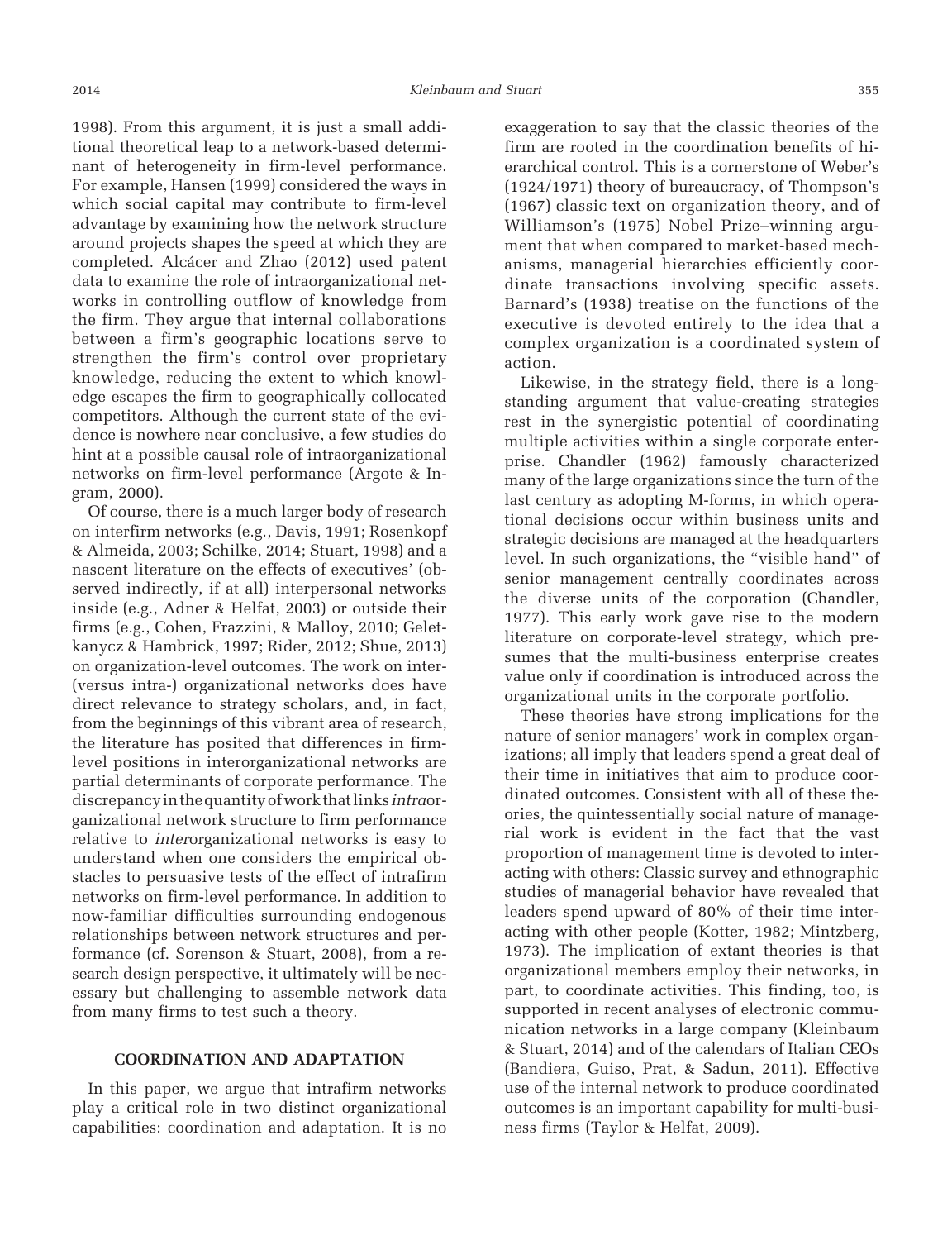Beyond its role in effecting coordination for the implementation of strategy, a firm's internal social network can also affect its capability for adaptation. There are many reasons why adaptation is a challenge in complex organizations. We cannot, within the scope of this paper, review the vast literature on this subject, but we simply note a few of the major sources of inertia in organizations. First, established organizations necessarily have existing resource allocation profiles (Bower, 1970). Because change involves reallocation of resources, it always produces a set of losers who will resist it; some individuals who had resources in the prior allocation scheme will lose them in consequence of the change (e.g., Pfeffer, 1992). Second, established organizations often suffer from "competency traps": In the presence of a superior skill, the enterprise is induced to continue along its current trajectory. In other words, a honed set of competencies that are well tailored to an existing set of customer preferences often pose an ironic conundrum: When confronted with environmental developments that necessitate change, the organizations that have the weakest incentive to change often are those with skills that are most finely aligned to previous states of the environment (e.g., Tushman & Anderson, 1986). Third, organizations' external constituents customers, investors, regulators, and so forth pressure them to demonstrate accountability and reliability, which often leads to the creation of strong self-perceptions of the role of the organization by existing members. This too becomes a potent source of inertia (e.g., Zuckerman, 1999).

How might networks overcome these obstacles and facilitate adaptation? First, information networks can facilitate organizational adaptation by enabling the flow of information in ways that lead to the identification of novel opportunities. Much of the theory of structural holes is premised on the notion that brokers are able to gather and recombine disparate pieces of information productively (Burt, 2005). For example, in Hansen's (1999) study of knowledge transfer across organizational boundaries, networks were shown to promote the sharing of knowledge to accelerate project completion. Moving beyond transfer of knowledge, Kleinbaum and Tushman (2007) theorized about the conditions under which knowledge recombination can be used to explore novel collaborations within large firms, helping them to break out of competency traps.

Second, social networks serve as conduits not just for information, but also for influence. Organizations are political arenas (Pfeffer, 1992) in which the effective implementation of strategy requires enlisting informal support from others, building coalitions, and gaining buy-in (Kanter, 2003). Scholars of organizational change have long recognized the important role that social networks play in all change processes. For example, Kotter argued that a vital task of managers is "using their networks to implement their agendas," (Kotter, 1982, p. 71–75). Consistent with a resource-dependence perspective (Pfeffer & Salancik, 1978), Gargiulo (1993) showed that managers use their networks for political gain both directly, by building ties of interpersonal obligation with people who directly affect their performance, and indirectly, by forging relationships with those on whom their colleagues depend.

More recently, Battilana and Casciaro (2012) provided empirical evidence for these arguments, demonstrating how change agents deploy their networks to overcome resistance to change. Thus, networks are a key medium through which organizational power and influence flow. Such power and influence are particularly important to enabling organizational change when entrenched routines are being challenged and when currently enfranchised organizational members have the power to hinder the firm's ability to move in new directions (Battilana & Casciaro, 2012). Across numerous and disparate literatures, networks have been shown to play an important role in organizational adaptation.

# **NETWORK RESPONSIVENESS: THE UNDERPINNING OF DYNAMIC CAPABILITIES?**

Our argument thus far is that in large, diversified organizations, coordination and adaptability are critical dynamic capabilities.<sup>1</sup> The implementation of either capability is mediated by the internal network structure of the firm: We believe it is impossible to change how an organization coordinates or adapts without mobilizing and reconfiguring networks inside the enterprise. This is because networks are vital to opportunity identification and information exchange; they are vehicles of the influence process, and their topology determines the power structure of the firm. In the remainder of this paper, we argue that when complex organizations undertake significant changes in coordination or

<sup>1</sup> Of course, coordination may, in some situations, be an operational capability (Helfat & Winter, 2011).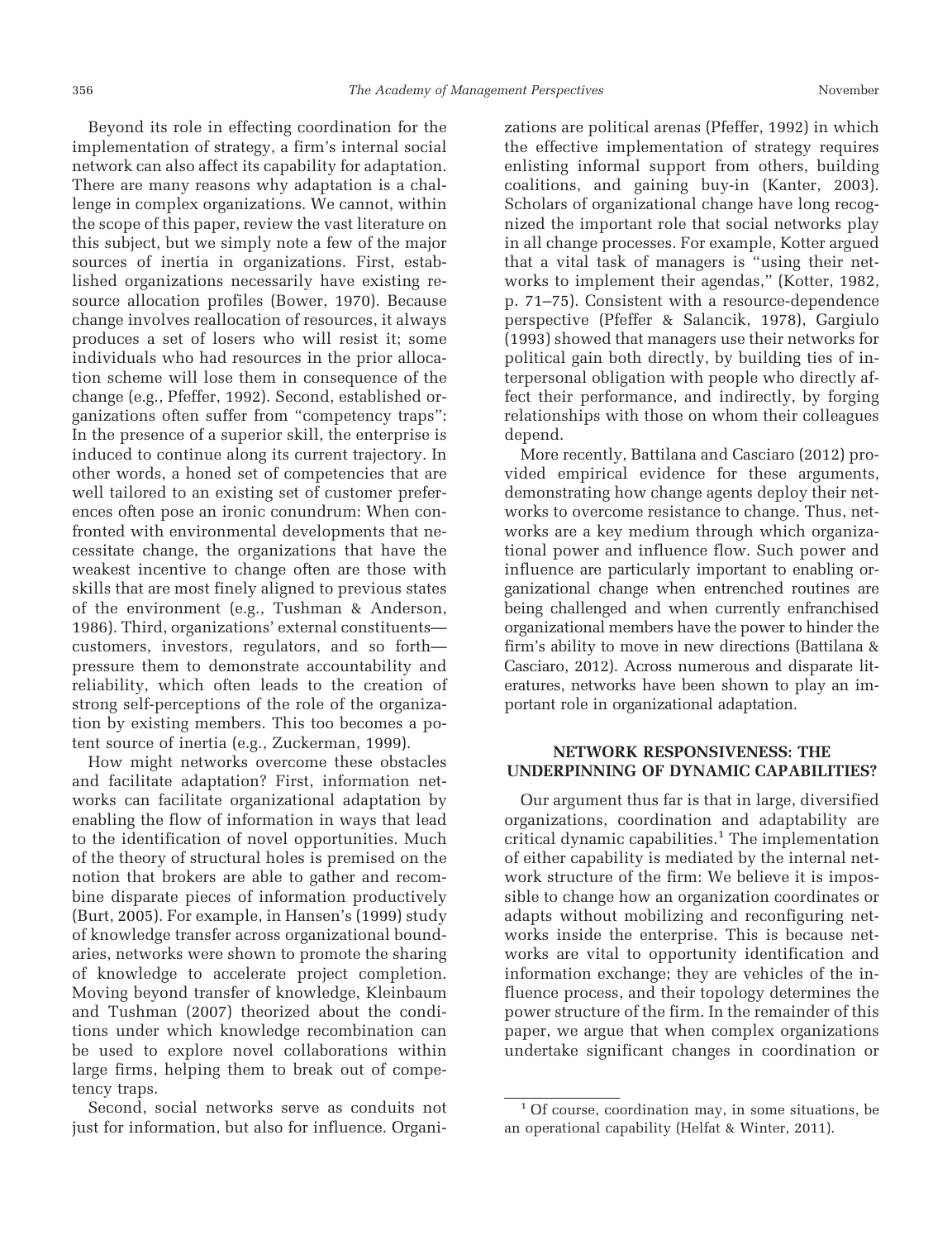adaptation, they in almost all cases implement change by modifying formal organization structure. Our thesis is that there is heterogeneity in how quickly internal networks respond to changes in formal structure, and that such differences in network responsiveness may bear directly on the implementation of dynamic capabilities.

There is much evidence to suggest that formal organizational structure strongly influences a firm's internal network structure. Survey-based studies of intrafirm networks have suggested that an organization's formal structure forms the backbone of the actual relational structure of the firm. For instance, in an analysis of four different types of relations, Han (1996) found that the network of interactions was tightly bound to the formal reporting structure. Although it is not the primary purpose of the paper, a similarly central role of formal structure in shaping networks is evident in Burt's (2004) analysis of social capital in the supply chain function of a large electronics company. And our own investigation of electronic mail networks in a variety of organizations suggests that networks within firms are significantly shaped by formal organizational structure (e.g., Kleinbaum, 2012; Kleinbaum & Stuart, 2014; Liu, Srivastava, & Stuart, 2011).

However, the effect of formal structure on network structure is far from deterministic. Indeed, one of organization theory's most taken-for-granted assumptions is that informal structures of power, influence, and information exchange emerge within organizations (e.g., Roethlisberger & Dickson, 1939). These informal structures are thought to significantly influence interaction patterns, and, indeed, the informal organizational chart is often held to be more consequential than the formal one (Krackhardt & Hanson, 1993; Mayo, 1949/1971). Similarly, social categories such as race, ethnicity, and gender affect networks in ways that may be independent of (Thomas, 1990) or constrained by (Kleinbaum, Stuart, & Tushman, 2013) formal structure.

It is this loose coupling between formal and informal structures that we elaborate in this paper. We argue that a firm's informal structure must necessarily be significantly shaped by its formal structure that is, networks respond to changes in organizational structure. This uncontroversial observation builds on classic work (e.g., March & Simon, 1958; Thompson, 1967) that suggested that the primary purpose of organizational structure is to shape the patterns of interaction among organizational members, and on empirical work by Katz and Allen

(1982), who showed that changes in formal role result in network changes. Specifically, we expect that when formal structure changes— either by moving a single person into a new role or by broader changes in task interdependence because of reorganization—individuals' networks will change in two ways. First, and most immediately, new ties will be forged between those individuals who are newly interdependent as a necessary condition for getting the work done. Second, and no less important, the functionally obsolescent ties that were driven by the old structure will, to some degree, disappear (Burt, 2002), especially when people are constrained in their capacity to maintain their networks.<sup>2</sup> Recent research (e.g., Kleinbaum, 2014; Sasovova, Mehra, Borgatti, & Schippers, 2010) has explicitly documented the occurrence of such longitudinal churn in individuals' networks, and the clear implication of prior research more broadly is that changes in formal structure should cause significant changes in the structure of networks inside the organization.

A question that has not been explored, however, is the rate at which such changes occur. There is no reason to assume that turnover in the network should occur at a uniform rate across all people or across all firms. We propose that both people and firms may be heterogeneous in the rate at which their networks respond to changes in formal structure, and we term such heterogeneity *network responsiveness*. At the individual level, there are numerous reasons to expect heterogeneity in network responsiveness, including tie multiplexity and individual personality. One might expect that individuals whose ties are more multiplex would be slower to sever contact with their former colleagues. Multiplex ties are those with many forms of social relations between the same pair of individuals; these typically are strong ties in which task-based relationships also contain social components, including the exchange of friendship, advice, social support, and so forth (Scott, 1991). Although the task structure of the firm may be the scaffolding on which other relations are overlaid, people whose ties are multiplex will continue to maintain non-

<sup>2</sup> Our theorizing explicitly concerns the responsiveness of the network to the endogenous choice to reorganize the formal structure of the firm, but we note related research on exogenous changes, such as those that occur when interlocking directors unexpectedly die or retire (Palmer, 1983).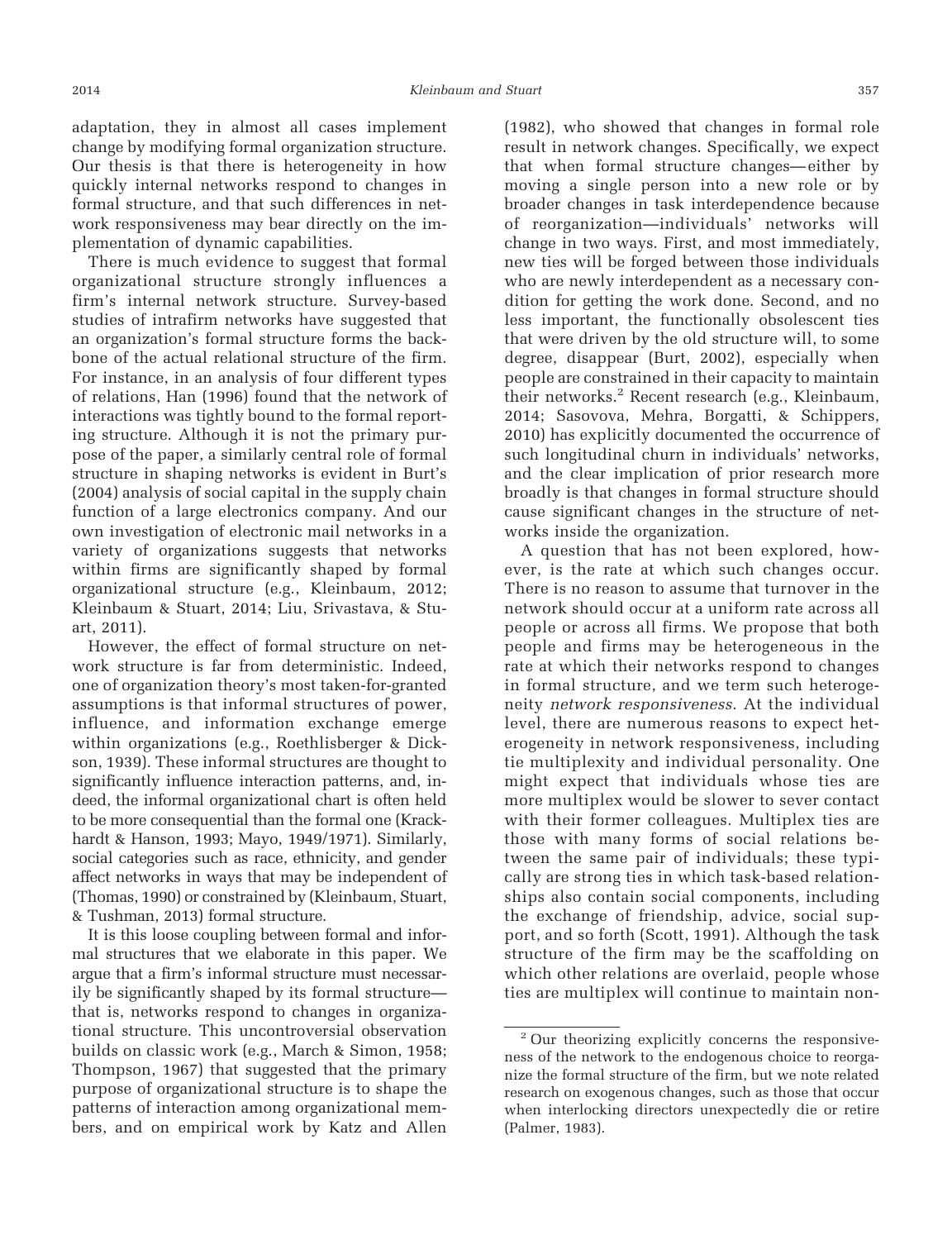task interactions when the task structure of the firm changes, at least for a time. Further, multiplexity seems to be a general property of an individual's network rather than an idiosyncratic function of individual relations (Verbrugge, 1979), so it would be reasonable to expect that people who tend to build multiplex ties would also tend to exhibit slow network responsiveness. More generally, one might expect to find structural determinants (Burt, 2001), micro-level individual differences (Kleinbaum, 2014), or macrolevel cultural difference (Chua, Morris, & Ingram, 2008) in people's propensity to maintain contact following the dissolution of a social focus (Feld, 1981).

These differences also play out at the firm level, where organizational culture and employment practices give rise to heterogeneity in network responsiveness. Research has long shown that situational factors such as corporate culture (e.g., Schein, 1985; Wageman & Gordon, 2005) and employment practices (Leana & Van Buren, 1999) strongly influence individual behavior (Davis-Blake & Pfeffer, 1989). We expect that when organizational cultures value collaboration, collegiality, and helpfulness, individuals will tend to retain contacts in their network long after the functional requirements of their jobs necessitate interaction (e.g., Ghoshal & Gratton, 2005).

A culture of collegiality, for example, promotes the formation of multiplex ties, encouraging exchanges of friendship or social support among co-workers. In such firms, networks will respond slowly to changes in formal structure because the friendship and support relations will persist, at least for a time, even after the task relation disappears; we call this *network stability*. Conversely, in firms whose cultures value individualism and efficiency, or that employ highpowered incentives (e.g., Burt, 2002), we expect that individuals will tend to sever contact with their prior colleagues more quickly and more completely when their task-based roles in the organization change. Other organization-level factors that may be associated with differences in individual propensity to maintain their networks include firm age; rates of turnover, growth, or promotion; and geographic layout. The speed of network responsiveness to changes in formal structure has significant, and heretofore unexplored, implications for organizational capabilities.

# **CASE EXAMPLE: THE CONSEQUENCES OF SLOW NETWORK RESPONSIVENESS FOR CISCO SYSTEMS**

Though the evidence is quite anecdotal, a few published case studies hint at the role of network responsiveness in the process of organizational adaptation. In particular, slow network responsiveness may give rise to the coordination advantages of "compensatory fit" (Gulati & Puranam, 2009). Gulati and Puranam's case study of Cisco Systems suggests that when informal ties persist long after changes in formal organizational structure, they facilitate coordination in ways that may not be feasible within the confines of the new structure. In Cisco's case, the company reorganized in 2001, shifting from a formal structure that was organized around customer segments to one organized around technology groups. The purpose of the new structure was to "promote more rapid and cost-effective technical innovation because engineers who formerly worked in separate silos could now exchange ideas, coordinate development, and generate economies through reuse of technological solutions" (Gulati & Puranam, 2009, p. 424); however, this technology-centered formal structure came at the expense of a customer-centered formal structure. Gulati and Puranam argued that following the reorganization, coordination with respect to customer needs occurred not through the formal structure, but through the informal structure:

[A] deeply entrenched culture of customer advocacy, as well as a pattern of unofficial relationships that survived the change in the formal organization, appeared to have helped Cisco Systems maintain customer responsiveness despite the emphasis of the new formal organization on cost effective technology development.... [T]ies between individuals formerly in the same organizational unit persisted even though these individuals now functioned within different units. These ties that persisted from the older organization were typically those that originated in the formal structure—relationships between engineers and customers formed during design and support stages, between leads of engineering teams working on different technologies, and between product marketing and engineering managers. These relationships were primarily work related to begin with. After the reorganization, the work related aspect of these relationships no longer existed—and yet, individuals used these relationships for advice, information, and even gossip. (Gulati & Puranam, 2009, p. 425)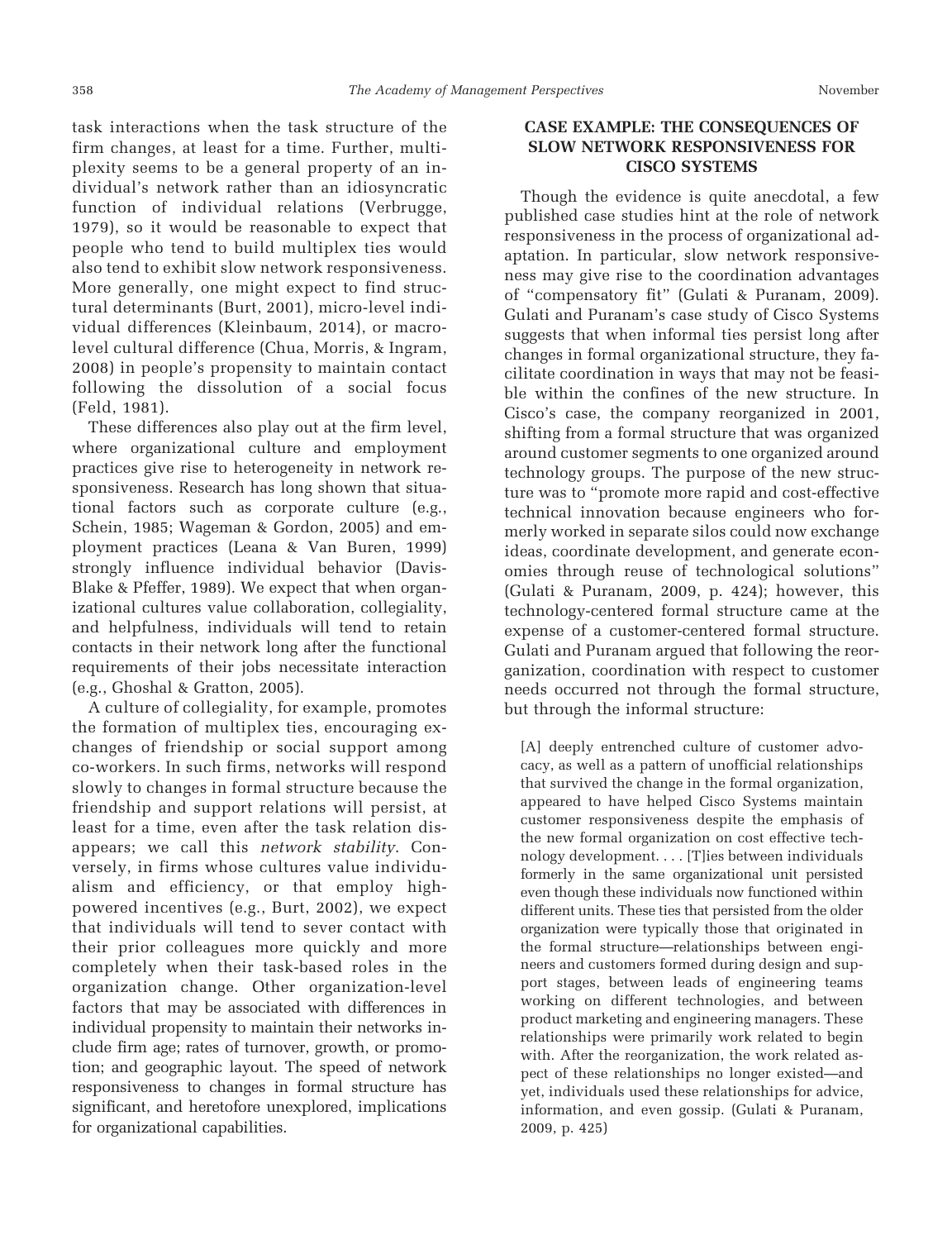The case provides an apt illustration of Galbraith's insight that "we cannot find authority structures in the form of product divisions, regional departments, programs, functions, etc. which will encompass all the activities which require coordination. There is a major defect in any choice we might make" (Galbraith, 1973, p. vii). In interpreting the Cisco case, Gulati and Puranam (2009) concluded that the informal structure of the firm can provide "compensatory fit" that offsets the inevitable shortcomings of formal organizational structure, facilitating customer-centric coordination even across formal, technology-centric boundaries. That is, the network was slow to respond to changes in formal structure.

But even stable networks are not entirely inert, and ultimately, they must respond to changes in formal organizational structure: "[T]hese beneficial consequences of inconsistencies appeared to have a definite shelf life.... [O]ver time, the shadow of the older informal organization began to disappear, exposing the limits of the formal structure" (Gulati & Puranam, 2009, p. 426). Thus, the case evidence from Cisco Systems suggests that its network responded slowly to changes in formal structure and, because of this slow network responsiveness, it was able to capture coordination advantages of compensatory fit, at least for a period. Thus, we propose that slow network responsiveness is a dynamic capability through which a strong organizational culture can create ambidextrous coordination advantages.

# **CASE EXAMPLE: THE CONSEQUENCES OF FAST NETWORK RESPONSIVENESS FOR** *USA TODAY*

Whereas network stability offers ambidextrous coordination advantages, we suggest that network responsiveness offers the dynamic capability of adaptability. A firm with a fast-responding network is one in which changes in formal structure are followed rapidly by corresponding changes in informal structure: People who change jobs tend not to retain contact with their former co-workers very much or for very long. Rapid network responsiveness could be driven by an organizational culture that favors efficiency, focus, or individualism, where little time is wasted in interactions that are not productive to one's current job or where high-powered incentives discourage time spent on task-irrelevant interactions.

Rapid network responsiveness promotes adaptability not only by facilitating the rapid formation of new ties, but also by *severing* interactions that run contrary to the formal organizational structure. As a result, firms are able to minimize time spent on unproductive interactions and avoiding politically motivated resistance to change that could emerge through the informal structure. This perspective is consonant with Helfat and Peteraf's (2003) notion of resource retirement, with Doz and Kosonen's (2008) argument that resource fluidity—and especially decoupling elements of the organization contributes to strategic agility, with Teece's (2007) discussion of resource reconfiguration as a microfoundation of dynamic capabilities, and with Briscoe and Tsai's (2011) evidence that managers in merging firms will sever ties within their legacy firms to build new ties to the partner firm.

These ideas are illustrated in the early moves of *USA Today* into digital news distribution (Tushman, Roberts, & Kiron, 2005). *USA Today*'s initial response to the threat of digital news was to create formal structural separation of the emerging online business from the core newspaper business in 1994: "Online originated as a 'stand-alone' operation that was autonomous and independent of *USA Today*'s newsroom operations and culture. . . . Online was located several floors away from their print colleagues in their Rosslyn, Virginia, headquarters building" (Tushman et al., 2005, p. 8). Although the new unit was staffed with existing *USA Today* employees—it was initially headed by Lorraine Cichowski, a 12-year veteran of the organization—the structural separation both forced the creation of new ties and deterred continued interaction between the two units, either formal or informal, and the network responded rapidly to this change in formal organizational structure. Following<sup>3</sup> this rapid network responsiveness, Online was able to develop its unique approach to the news business and carve out a productive and profitable response to the threat of digital (Tushman et al., 2005, p. 12). Even though its subsequent history entailed reintegration of both formal structures and networks, the fast network responsiveness that

<sup>&</sup>lt;sup>3</sup> We are careful to use language here that denotes temporal sequencing but does not imply causality. Although we are fortunate to have access to Gulati and Puranam's (2009) rich qualitative analysis of Cisco, which focuses explicitly on what we call network stability, we know of no such analysis that focuses explicitly on network responsiveness. We believe that this lacuna underscores our contribution, even as detailed case data about intraorganizational networks are hard to come by.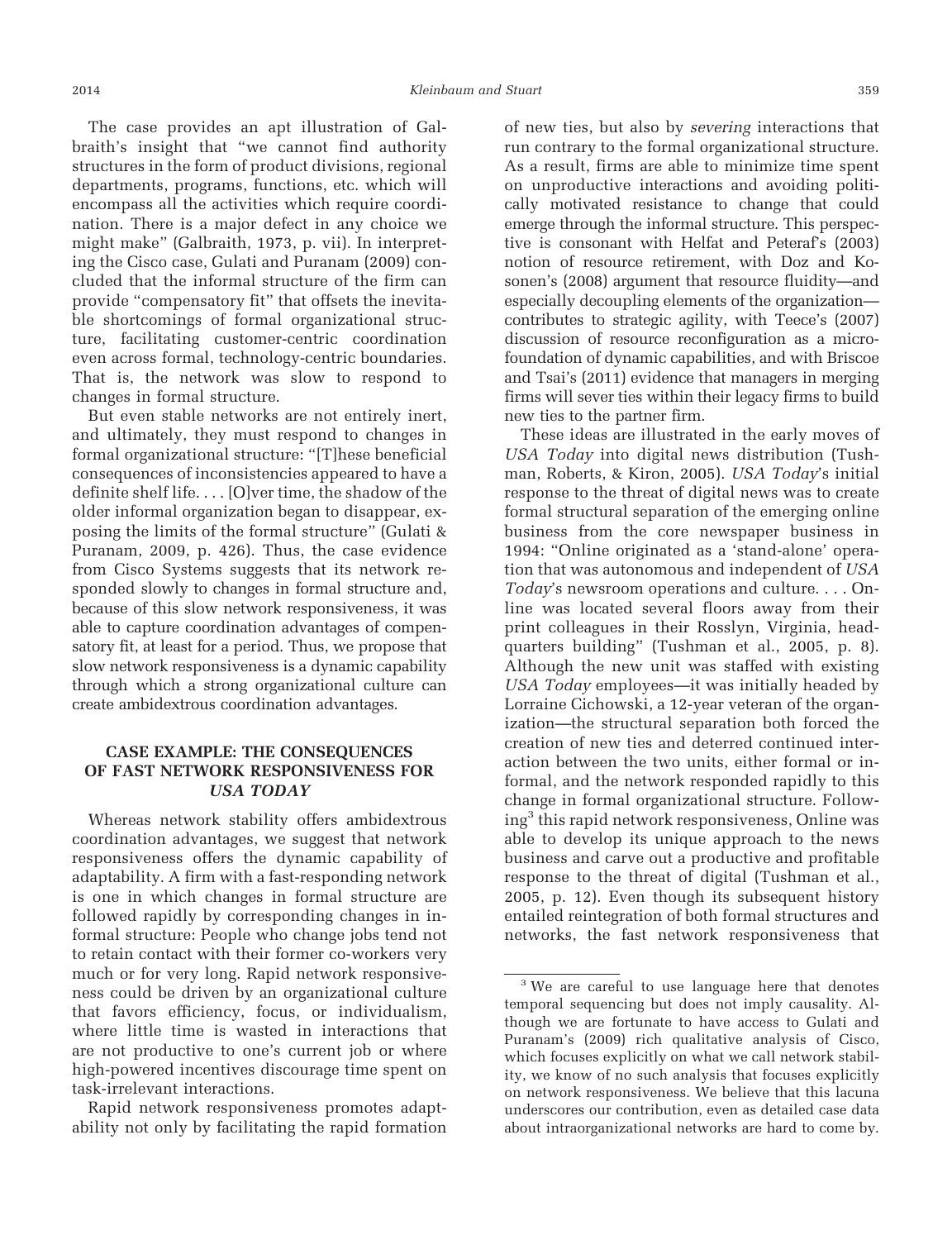marked its initial foray into digital seems to have played an important role in *USA Today*'s ultimate ability to transition from its exclusively print business model to one that included digital.

## **ILLUSTRATIVE EMPIRICAL EXAMPLES OF NETWORK RESPONSIVENESS, FAST AND SLOW**

Our case examples of Cisco and *USA Today* illustrate the strategic consequences of heterogeneous network responsiveness to changes in formal organizational structure. To demonstrate, at a finegrained, intraorganizational level, what such variation looks like, we examine illustrative empirical examples of the rate of network responsiveness for individuals at two firms, which we refer to as BigCo and ProCo. BigCo is a global information technology company with more than 30 business units spanning the hardware, software, and services sectors of the technology industry and has been described at length in prior work (Kleinbaum et al., 2013; Kleinbaum, 2012; Kleinbaum & Stuart, 2014). ProCo is a medium-sized law firm headquartered in California with nearly a dozen offices from San Diego to Washington, D.C. As in management consultancies and other professional services firms, there is little permanent formal structure; instead, individuals have a home office and one or more primary practice areas, but specific staffing assignments are made on an individual basis, with people shifting somewhat fluidly between projects depending on clients' needs.

In both firms, we examine network responsiveness by looking at the changes in network structure surrounding a change in formal structure. Specifically, we identify, in each firm, one individual who underwent a significant change in project assignment. In BigCo, we call our subject Bob; in ProCo, we call our subject Pam.<sup>4</sup> Both Bob and Pam remained in the same office locations after their transitions, but both experienced significant changes in their project assignments and, consequently, in the people with whom they had formally prescribed interactions. We then compare the structure of their e-mail communication networks before and after these changes. Email is a particularly appropriate source of data for this study because it unobtrusively captures observable interactions (Quintane & Kleinbaum, 2011;

Wuchty & Uzzi, 2011). The interactions that are observed will undoubtedly include both formal, prescribed interactions that are directly driven by the change in structure as well as more discretionary, informal interactions comprising task support, friendship, gossip, and other purposes.

In contrast, other data collection methods—such as network surveys—might be biased toward showing fast network responsiveness if respondents overreport those contacts with whom the new structure dictates they "ought" to be interacting (Brewer, 1995). Because our intended contribution here is conceptual, we analyze the case subjects using the most rudimentary of approaches: We report, both quantitatively and graphically, the number of contacts each subject had (defined as a person with whom the subject exchanged at least one e-mail during a given month) both before the change in assignment and in successive months afterward.

The results illustrate fast network responsiveness surrounding Bob at BigCo (see Figure 1). From one month to the next, Bob's network stayed almost exactly the same size: 63 contacts in June and 62 in July.<sup>5</sup> However, this seeming stability masks a dramatic and rapid underlying shift: Concomitant with the change in project assignment, Bob immediately acquired 42 new contacts. At the same time, and perhaps more surprising, Bob severed interactions with 43 of his June contacts by July. And for the most part, this did not represent a temporary lull in his ongoing relationships because of the busy transition in Bob's professional life: He renewed contact with just 11 of the 43 severed contacts over the following six months. In total, Bob permanently turned over more than half the contacts in his network from one month to the next. This rapid and dramatic churn in Bob's network, depicted graphically in the last row of Figure 1, is consistent with our notion of fast network responsiveness.

In contrast to Bob's rapid network responsiveness, Pam of ProCo experienced a much more gradual change in the composition of her network following a similar change in project assignment. The stability of Pam's network over the five months following her job change is described in Figure 2.

<sup>4</sup> These are pseudonyms used to protect the identities of employees.

<sup>&</sup>lt;sup>5</sup> Throughout this paper, in both BigCo and ProCo, administrative employees and anyone outside the organization are excluded from our analysis. The contact counts reported therefore represent numbers of professional colleagues.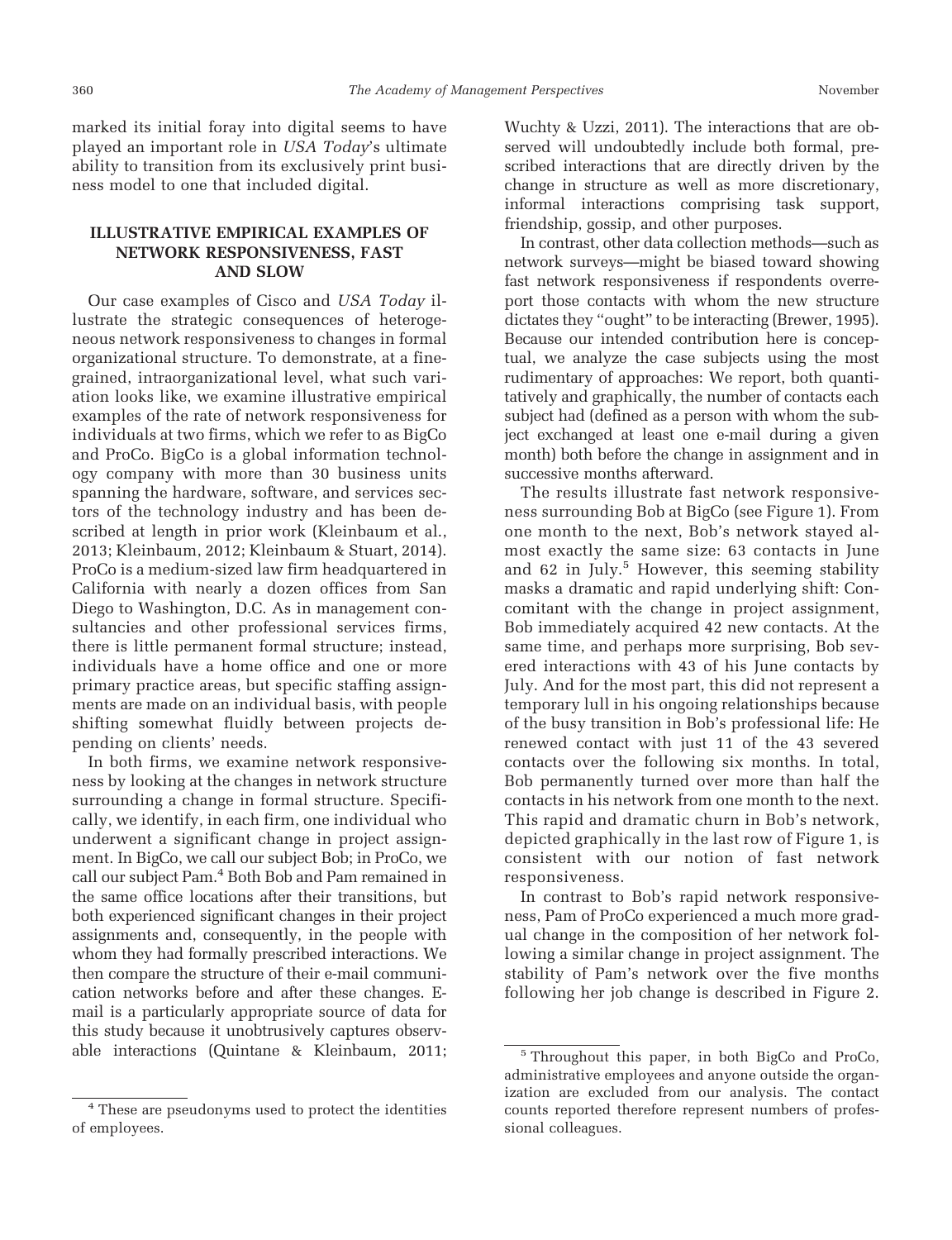|                                 | June                          | July                          |  |  |  |  |  |
|---------------------------------|-------------------------------|-------------------------------|--|--|--|--|--|
| Total contacts                  | 63                            | 62                            |  |  |  |  |  |
| Prior month<br>contacts dropped |                               | 43 (68% of all June contacts) |  |  |  |  |  |
| New contacts<br>added           | 42 (68% of all July contacts) |                               |  |  |  |  |  |
| Prior contacts<br>retained      | 20 (32% of all June contacts) |                               |  |  |  |  |  |
| Network diagram                 | Δ<br>Δ<br>Δ<br>Δ<br>Δ         |                               |  |  |  |  |  |
|                                 |                               |                               |  |  |  |  |  |

**FIGURE 1 Fast Network Responsiveness at BigCo**

Graph shows fast network responsiveness in the network of one BigCo employee, who moved from one project in June to another project in July.

Like Bob's, the overall size of Pam's network was relatively stable, oscillating between 47 monthly contacts and 58. But unlike Bob's, the composition of Pam's network shifted much more slowly. In the first month of her new project assignment, Pam retained over 70% of her prior month's contacts, dropping 16 of them. Over the following months, she continually dropped some contacts and replaced them with others, but as the time series of network diagrams illustrates, Pam seemed to be retaining more intermittent contact with a stable cohort of prior contacts even as she added new ones.

Taken together, Pam added 40 unique new contacts during the five months from February to June. During that period, she also retained some interaction—albeit at a reduced rate—with 50 of her 56 January colleagues, exchanging e-mail with 42 of them in at least three of those months. Whereas Bob appeared to transition sharply from a network that was functional for his old role to a network that was functional for his new role, Pam underwent a much more gradual transition, acquiring many new contacts, immediately severing ties with a few contacts, and phasing out other ties much more gradually. Overall, these empirical data documenting

fast and enduring changes in network structure at BigCo and slower, more gradual network changes at ProCo point to the existence of heterogeneity in the rate of network responsiveness that merits further study.

#### **DISCUSSION AND CONCLUSIONS**

Conceptual challenges to the feasibility of organizational change have long contrasted with strategic theories that place primacy on adaptability and capabilities-based change. Representing one side of the debate has been the ecologic school of thought in organization theory, most notably Hannan and Freeman's (1984) seminal theory of structural inertia, but there are allied arguments in evolutionary, behavioral, and political theories of the firm, and in recent ideas about the lock-in caused by stable organizational identities. Conversely, the growing influence of the dynamic capabilities perspective places square emphasis on the other side of the coin: It highlights the hazards of remaining static in a world of rapid technological advance, and it advises of the firm's need to "integrate, build, and reconfigure internal and external competencies to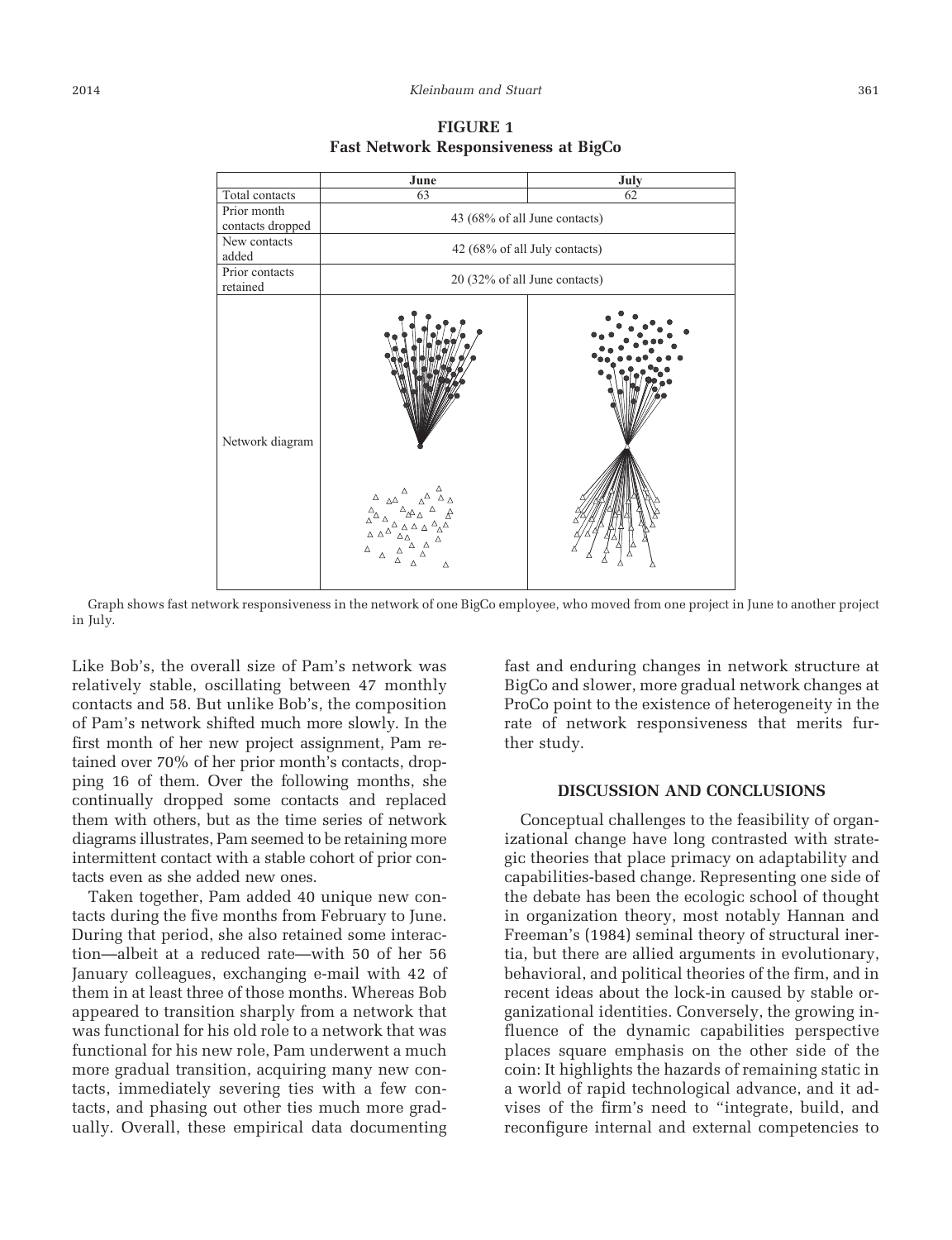|                                       | Jan. | Feb.                                                | March                                               | <b>April</b>                                        | May                                                 | June                                                |
|---------------------------------------|------|-----------------------------------------------------|-----------------------------------------------------|-----------------------------------------------------|-----------------------------------------------------|-----------------------------------------------------|
| Total<br>contacts                     | 56   | 50                                                  | 57                                                  | 47                                                  | 58                                                  | 52                                                  |
| Prior<br>month<br>contacts<br>dropped |      | 16<br>(29% of prior)<br>month's total)              | 10<br>$(20\% \text{ of prior})$<br>month's total)   | 20<br>(35% of prior)<br>month's total)              | $(15\% \text{ of prior})$<br>month's total)         | 24<br>$(41\% \text{ of prior})$<br>month's total)   |
| <b>New</b><br>contacts<br>added       |      | 10<br>$(20\% \text{ of current})$<br>month's total) | 17<br>$(30\% \text{ of current})$<br>month's total) | 10<br>$(21\% \text{ of current})$<br>month's total) | 18<br>$(31\% \text{ of current})$<br>month's total) | 18<br>$(35\% \text{ of current})$<br>month's total) |
| Prior<br>contacts<br>retained         |      | 40<br>$(80\% \text{ of current}$<br>month's total)  | 40<br>$(70\% \text{ of current})$<br>month's total) | 37<br>(79% of current)<br>month's total)            | 40<br>(69% of current)<br>month's total)            | 34<br>$(65\% \text{ of current})$<br>month's total) |
| Network<br>diagram                    |      |                                                     |                                                     |                                                     |                                                     |                                                     |
|                                       |      |                                                     |                                                     |                                                     |                                                     |                                                     |

**FIGURE 2 Slow Network Responsiveness at ProCo**

Graphs show slow network responsiveness in the network of one ProCo employee during the five months following a shift in project assignments. The employee retains 89% of her January contacts—that is, she exchanges e-mail with 50 out of her 56 January contacts at some point between February and June, 42 of them in at least three of those months. During the same time, she acquires 40 unique new contacts from February through June.

address rapidly changing environments" (Teece, Pisano, & Shuen, 1997, p. 516).

In this paper, we seek a theoretical bridge of this divide by offering a perspective about the role of the internal network structure of organizations in shaping the process and outcome of change efforts. We posit that organizations may be heterogeneous in the rate at which their informal structures respond to changes in their formal structures. This heterogeneity may correlate with differences in organizational culture; in firm age; in rates of growth, employee turnover, or promotion; or even in the physical layout of the organization.

Furthermore, we postulate two consequences of this heterogeneity. First, we argue that organizations whose network responds slowly to changes in formal structure are more adept at coordinating through compensatory fit, in which the informal structure enables the dynamic capability of ambidextrous coordination of actions along dimensions that are orthogonal to current, formal structures (Gulati & Puranam, 2009; Tushman & O'Reilly, 1996). Conversely, we argue that network-responsive firms, though they may be more likely to face static coordination challenges, have a dynamic

capability of adaptability that enables them to more quickly and more effectively implement changes in formal structures that are intended to reposition the organization to respond to environmental stimuli.

In an entirely anecdotal manner, we have endeavored to illustrate heterogeneous network responsiveness through contrasting dynamic network structures of individuals at two different companies: BigCo, where the individual's network rapidly responded to a change in formal structure, and ProCo, where the network was much more stable in response to a similar change in structure. Fundamentally, network responsiveness is the product of two distinct processes: the acquisition of new ties and the severance of old ones. We have made little distinction between these two processes here because we assume that variation in network responsiveness is driven by the rate of severance of old, functionally obsolescent ties (see also Briscoe & Tsai, 2011; Dahlander & McFarland, 2013). That is, we expect to find few differences across firms in the rate of new tie acquisition in response to formal structural change, because new ties are a functional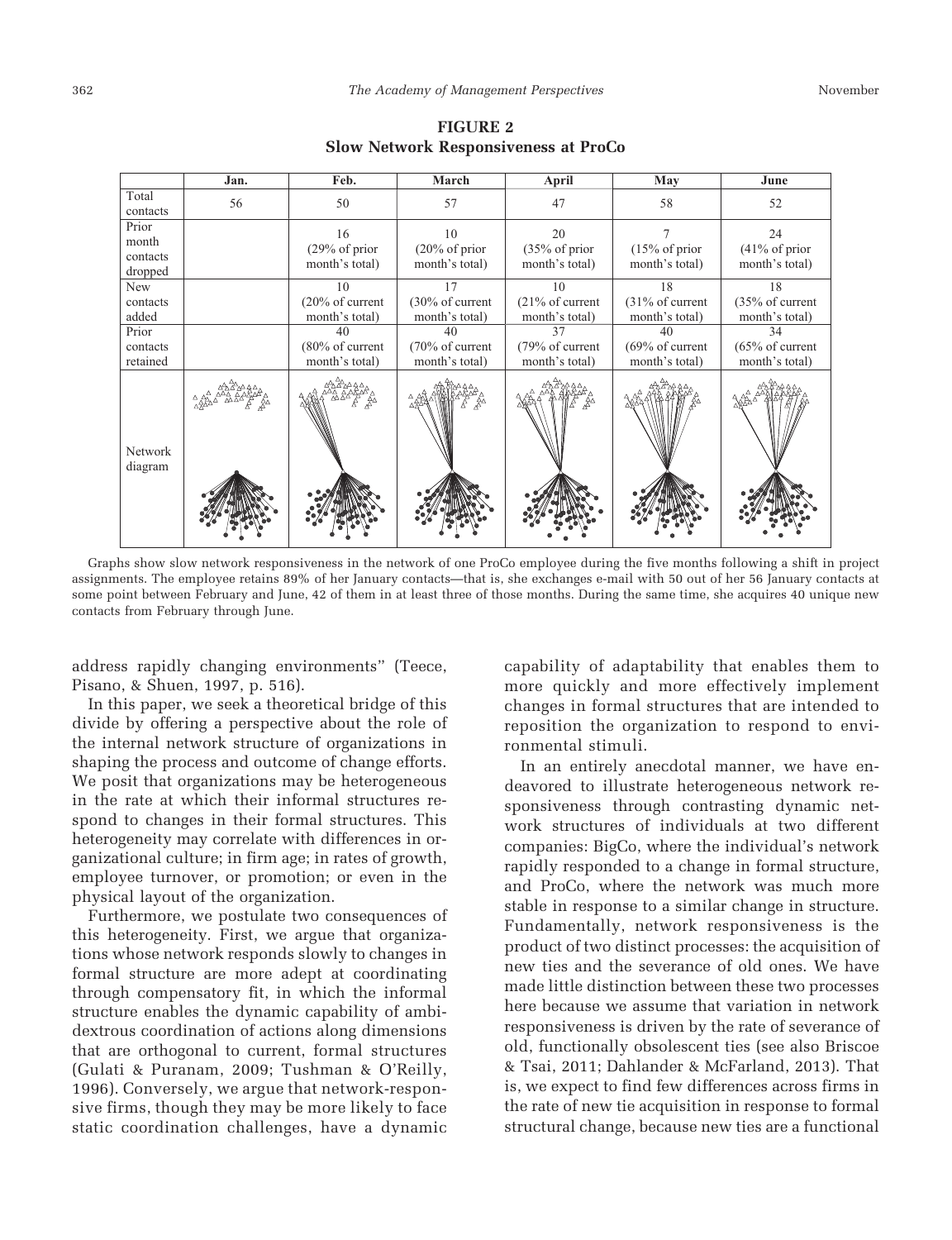prerequisite for role performance.<sup>6</sup> We hope that future research will test this assumption.

#### **Boundary Conditions**

In proposing that heterogeneous network responsiveness gives rise to two distinct types of network advantages for firms, it is important to highlight a few boundary conditions of our theory. We suggest that slow network responsiveness may create coordination advantages when firms are simultaneously working toward dual objectives, one of which is supported by the current formal structure and the other of which is supported by the past formal structure and, therefore, by the persistent informal structure. Gains from this dual focus would seem to be prerequisite to the coordination advantages of compensatory fit that result from slow network responsiveness (Gulati & Puranam, 2009). Cisco benefited from the coordination advantages of network stability because it was pursuing the dual advantages of low cost and customer intimacy. The reorganization would suggest a transition in priorities, but through both periods, Cisco clearly valued both.

Fast network responsiveness has precisely the opposite effect. Whereas slow network responsiveness enables a firm to coordinate its activities according to both old and new structures—and, by extension, according to dual strategies—simultaneously (via informal and formal structure, respectively), fast network responsiveness enables clean breaks between the old direction and the new. Fast network responsiveness, therefore, gives rise to advantages of adaptability in firms seeking to move in new directions by making a break with the past (O'Reilly & Tushman, 2008). In contrast with Cisco, *USA Today* benefited from its rapid network responsiveness because it sought to give its emerging Online unit a clean break in transitioning from one strategy to another. We suggest that these two conceptually distinct forms of ambidexterity may be supported by different rates of network responsiveness.

#### **Extensions**

The present work explicitly assumes that networks respond to changes in formal organizational structure. But as scholars of organizational networks, we know that the endogeneity of networks plagues causal analysis. Here, the notion of network responsiveness raises the prospect of an interesting reverse-causal story: that the structure of the intraorganizational network can serve as a leading indicator of underlying market and organizational dynamics that may, ultimately, manifest themselves in changes in formal organizational structure. For example, in the case study of reorganization at Cisco, our earlier analysis focused on the way slow network responsiveness enabled the informal structure to continually facilitate coordination around customer interests, even following the reorganization. Analogously, we might hypothesize that in the time *leading up to* the decision to reorganize around technology groups, engineers working in separate silos, but coming under increasing pressure to innovate at reduced cost, might have used their networks to "exchange ideas, coordinate development, and generate economies through reuse of technological solutions" (Gulati & Puranam, 2009, p. 424) across intraorganizational boundaries. Such network ties could be forged across intraorganizational boundaries because of co-membership in professional associations (Kahl, 2014), for example. If so, these emergent networks exist not as shadows of a previous formal structure, but as nascent structures to which the formal organization has not yet responded. Because the present focus is on network responsiveness and its implication for dynamic capabilities, we leave this interesting corollary for future research to develop.

#### **Limitations**

Our objective in this paper is to propose a new perspective on the role of internal network structure on the dynamic capabilities of firms. We illustrate our proposal with both case data from the prior literature and empirical examples of network responsiveness to changes in organizational structure; however, we make no claim that either our case examples or our empirical illustrations constitute definitive evidence of anything. Although our objectives are modest, our work is nevertheless not without limitation. First and foremost, BigCo and ProCo are dramatically different kinds of firms, engaged in completely different businesses with quite

<sup>&</sup>lt;sup>6</sup> In certain cases, however, the rate of new tie acquisition may be particularly important. For example, prior work documents the formation of new ties between acquired employees and employees of the acquiring firm (Briscoe & Tsai, 2011); such ties might be especially important when the firm is acquired specifically to gain access to its employees (see, for example, Chatterji, 2014).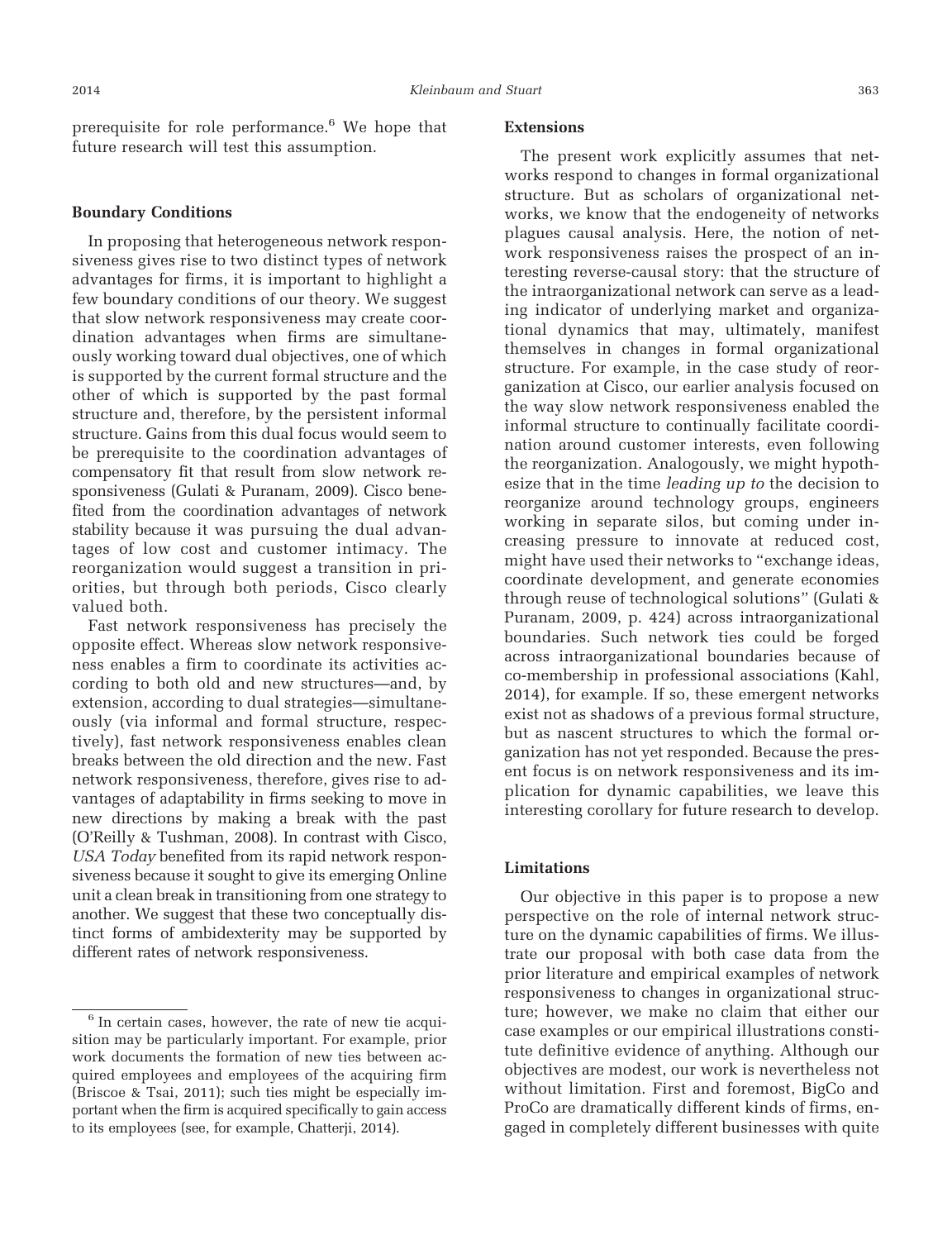different structures and cultures. We do not claim that the difference in network responsiveness that we observe between Bob and Pam is either representative of their firms or indicative of firm-level differences. Furthermore, we do not claim that either BigCo or ProCo is likely to be better coordinated or more adaptable. Instead, we make the far more modest claim that our empirical results illustrate the kind of heterogeneity in network responsiveness to which we hope to direct future scholarly attention. We leave it for subsequent research to theorize the firm-level antecedents of network responsiveness and to test our theory of its consequences.

We wish to emphasize two points in conclusion. First, we should explicitly highlight a fact that strikes us as too often neglected in the literature on dynamic capabilities, which can be lost in the sometimes-functionalist overtones of this work: Any capability that is optimal for one set of environmental conditions is almost certainly suboptimal when deployed against a different set of conditions. We have affirmatively framed the argument in the paper: We argue that in certain conditions, slow network responsiveness facilitates a coordination-based dynamic capability, whereas fast network responsiveness contributes to a dynamic capability in adaptation.

However, our arguments in the paper are rooted in two suppositions: Organizations vary in how rapidly their internal networks respond to structural changes, and this variance may influence the implementation of different capabilities. To take the final step of linking the rate of network responsiveness to performance advantages requires an additional set of assumptions about the alignment between external conditions and this internal structural feature. For example, in high-velocity environments or environments that are highly disruptive, one might expect that the dynamic capability of adaptation would be critical; thus, fast network responsiveness would lead to better performance outcomes. On the other hand, when change is anticipated and occurs more gradually, the coordination benefits may dominate; under such conditions, the greater stability of slow network responsiveness may lead to better performance outcomes. Certainly, more work is required to clarify the conditions of this contingency story, and therefore to flesh out the performance implications of our argument.

Finally, and more broadly, we believe that any theoryofdynamiccapabilitiesmustextendtointra-organizational processes. We admittedly do not yet have the empirical evidence to establish that network responsiveness is one of the crucial processes that stands between leaders' intentions to change an organization and the actual ability to do so, but we do know that any meaningful change is certain to begin in the initiation of a resource mobilization process that occurs across the existing network structure of the firm. If the change implies a significant departure from the status quo, it is also certain to require that the ties in the existing intraorganizational network will be rerouted. If this is correct, we conclude with the assertion that it presents a prima facie case for bridging the literatures on dynamic capabilities and intraorganizational network processes. The former implies the implementation of major change initiatives, and the latter is always invoked in such undertakings.

#### **REFERENCES**

- Adner, R., & Helfat, C. E. (2003). Corporate effects and dynamic managerial capabilities. *Strategic Management Journal, 24*(10), 1011–1025.
- Alcácer, J., & Zhao, M. (2012). Local R&D strategies and multilocation firms: The role of internal linkages. *Management Science, 58*(4), 734 –753.
- Amburgey, T. L., Kelly, D., & Barnett, W. P. (1993). Resetting the clock: The dynamics of organizational change. *Administrative Science Quarterly, 38*(1), 51– 73.
- Argote, L., & Ingram, P. (2000). Knowledge transfer: A basis for competitive advantage in firms. *Organizational Behavior and Human Decision Processes, 82*(1), 150 –169.
- Bandiera, O., Guiso, L., Prat, A., & Sadun, R. (2011). *What do CEOs do?* (Working Paper No. 11-081). Boston: Harvard Business School.
- Barnard, C. I. (1938). *The functions of the executive* (30th anniversary ed.). Cambridge, MA: Harvard University Press.
- Barney, J. B. (1991). Firm resources and sustained competitive advantage. *Journal of Management, 17*(1), 99 –120.
- Battilana, J., & Casciaro, T. (2012). Overcoming resistance to organizational change: Strong ties and affective cooptation. *Management Science, 59*(4), 819 – 836.
- Blyler, M., & Coff, R. W. (2003). Dynamic capabilities, social capital, and rent appropriation: Ties that split pies. *Strategic Management Journal, 24*(7), 677– 686.
- Bower, J. L. (1970). *Managing the resource allocation process: A study of corporate planning and invest-*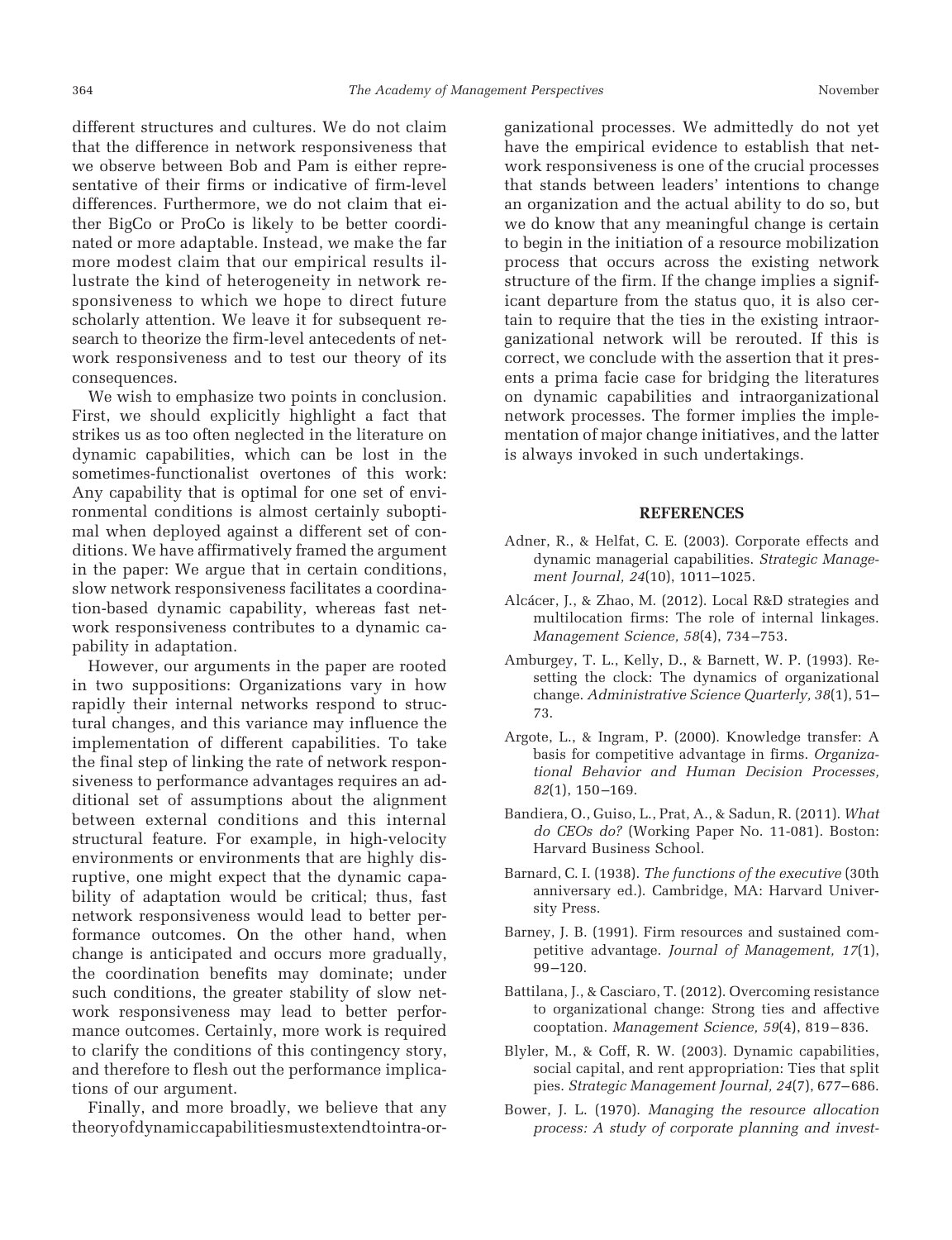*ment* (2nd ed.). Boston: Graduate School of Business Administration, Harvard University.

- Brewer, D. D. (1995). Patterns in the recall of persons in a department of a formal organization. *Journal of Quantitative Anthropology, 5*, 255–284.
- Briscoe, F., & Tsai, W. (2011). Overcoming relational inertia: How organizational members respond to acquisition events in a law firm. *Administrative Science Quarterly, 56*(3), 408 – 440.
- Burt, R. S. (2001). Attachment, decay, and social network. *Journal of Organizational Behavior, 22*(6), 619 – 643.
- Burt, R. S. (2002). Bridge decay. *Social Networks, 24*(4), 333–363.
- Burt, R. S. (2004). Structural holes and good ideas. *American Journal of Sociology, 110*(2), 349 –399.
- Burt, R. S. (2005). *Brokerage and closure: An introduction to social capital*. New York: Oxford University Press.
- Chandler, A. D. (1962). *Strategy and structure: Chapters in the history of the industrial enterprise*. Cambridge, MA: MIT Press.
- Chandler, A. D. (1977). *The visible hand: The managerial revolution in American business*. Cambridge, MA: Belknap Press.
- Chatterji, A., & Patro, A. (2014). Dynamic capabilities and managing human capital. *Academy of Management Perspectives,* this issue.
- Chua, R. Y. J., Morris, M. W., & Ingram, P. (2008). Guanxi vs. networking: Distinctive configurations of affectand cognition-based trust in the networks of Chinese vs. American managers. *Journal of International Business Studies, 40*(3), 490 –508.
- Cohen, L., Frazzini, A., & Malloy, C. (2010). Sell-side school ties. *Journal of Finance, 65*(4), 1409 –1437.
- Dahlander, L., & McFarland, D. A. (2013). Ties that last: Tie formation and persistence in research collaborations over time. *Administrative Science Quarterly, 58*(1), 69 –110.
- Danneels, E. (2002). The dynamics of product innovation and firm competences. *Strategic Management Journal, 23*(12), 1095–1121.
- Davis, G. F. (1991). Agents without principles? The spread of the poison pill through the intercorporate network. *Administrative Science Quarterly, 36*(4), 583– 613.
- Davis, J. P. (2013). Organizational architecture and dynamic capabilities: Network microfoundations of competitive advantages in dynamic markets. Available at SSRN: [http://ssrn.com/abstract](http://ssrn.com/abstract=2272774)=2272774 or <http://dx.doi.org/10.2139/ssrn.2272774>
- Davis-Blake, A., & Pfeffer, J. (1989). Just a mirage: The

search for dispositional effects in organizational research. *Academy of Management Journal, 14*(3), 385– 400.

- Dessein, W., Garicano, L., & Gertner, R. (2010). Organizing for Synergies. *American Economic Journal: Microeconomics, 2*(4), 77–114.
- Di Stefano, G., Peteraf, M. A., & Verona, G. (2014). The organizational drivetrain: A road to integration of dynamic capabilities research. *Academy of Management Perspectives,* this issue
- Doz, Y., & Kosonen, M. (2008). The dynamics of strategic agility: Nokia's rollercoaster experience. *California Management Review, 50*(3), 95–118.
- Feld, S. L. (1981). The focused organization of social ties. *American Journal of Sociology, 86*(5), 1015–1035.
- Galbraith, J. R. (1973). *Designing complex organizations*. Reading, MA: Addison-Wesley.
- Gargiulo, M. (1993). Two-step leverage: Managing constraint in organizational politics. *Administrative Science Quarterly, 38*(1), 1–19.
- Geletkanycz, M. A., & Hambrick, D. C. (1997). The external ties of top executives: Implications for strategic choice and performance. *Administrative Science Quarterly, 42*(4), 654 – 681.
- Ghoshal, S., & Gratton, L. (2005). Integrating the enterprise. *MIT Sloan Management Review, 44*(1), 31–38.
- Gulati, R. (2007). Silo busting: How to execute on the promise of customer focus. *Harvard Business Review, 85*(5), 98 –108, 145.
- Gulati, R., & Puranam, P. (2009). Renewal through reorganization: The value of inconsistencies between formal and informal organization. *Organization Science, 20*(2), 422– 440.
- Han, S.-K. (1996). Structuring relations in on-the-job networks. *Social Networks, 18*(1), 47– 67.
- Hannan, M. T., & Freeman, J. (1984). Structural inertia and organizational change. *American Sociological Review, 49*(2), 149 –164.
- Hansen, M. T. (1999). The search-transfer problem: The role of weak ties in sharing knowledge across organization subunits. *Administrative Science Quarterly, 44*(1), 82–111.
- Helfat, C. E. (1997). Know-how and asset complementarity and dynamic capability accumulation: The case of R&D. *Strategic Management Journal, 18*(5), 339 – 360.
- Helfat, C. E., Finkelstein, S., Mitchell, W., Peteraf, M. A., Singh, H., Teece, D. J., & Winter, S. G. (2007). *Dynamic capabilities: Understanding strategic change in organizations*. Malden, MA: Blackwell.
- Helfat, C. E., & Peteraf, M. A. (2003). The dynamic re-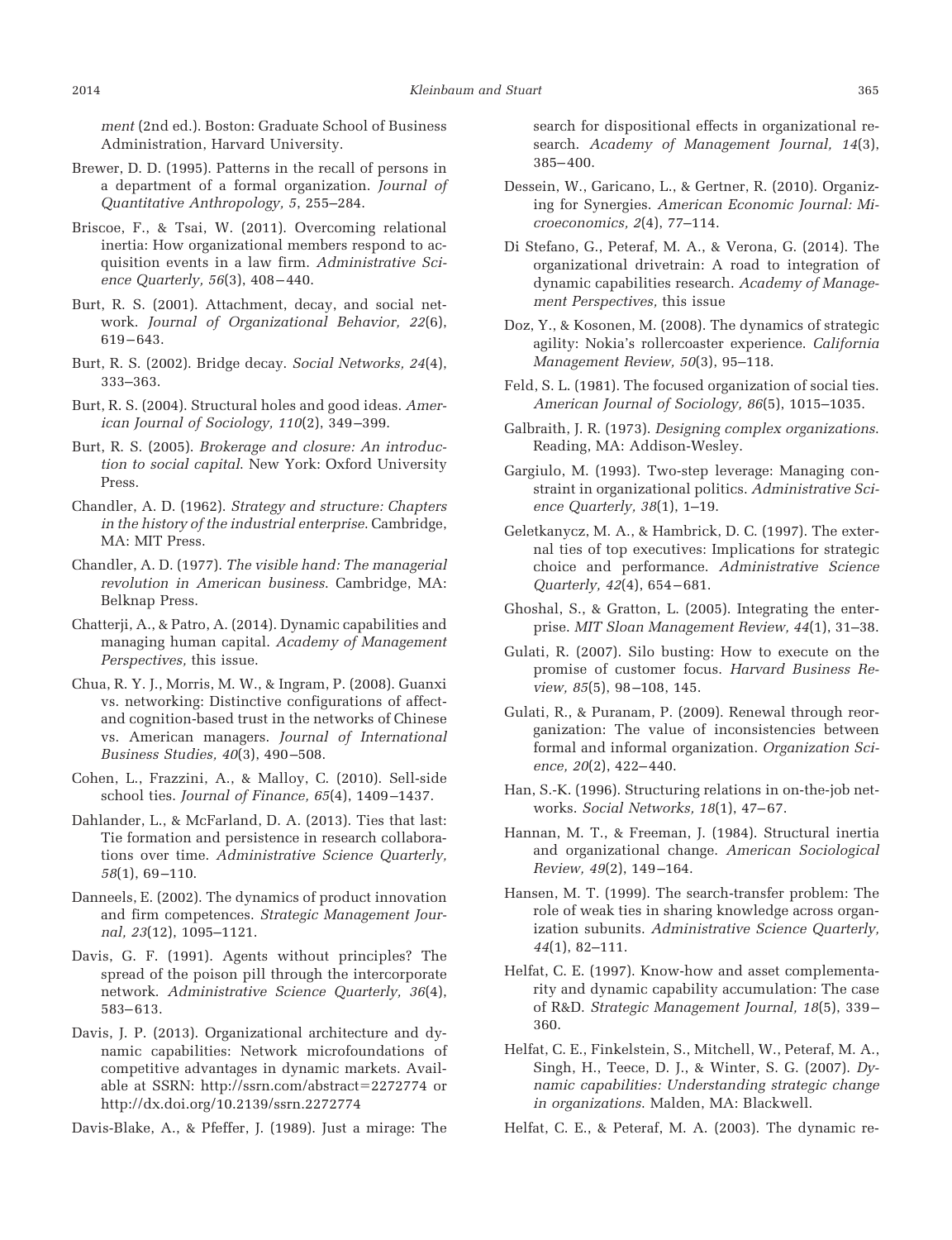source-based view: Capability lifecycles. *Strategic Management Journal, 24*(10), 997–1010.

- Helfat, C. E., & Winter, S. G. (2011). Untangling dynamic and operational capabilities: Strategy for the (n)everchanging world. *Strategic Management Journal, 32*(11), 1243–1250.
- Kahl, S. J. (2014). Associations, jurisdictional battles, and the development of dual-purpose capabilities. *Academy of Management Perspectives,* this issue.
- Kanter, R. M. (2003). *Leadership for change: Enduring skills for change masters* (Harvard Business School Case). Boston: Harvard Business School Press.
- Karim, S., & Mitchell, W. (2000). Path-dependent and path-breaking change: Reconfiguring business resources following acquisitions in the U.S. medical sector, 1978 –1995. *Strategic Management Journal, 21*(10 –11), 1061–1081.
- Katz, R., & Allen, T. J. (1982). Investigating the notinvented-here (NIH) syndrome: A look at the performance, tenure, and communication patterns of 50 R&D project groups. *R&D Management, 12*(1), 7–20.
- Kleinbaum, A. M. (2012). Organizational misfits and the origins of brokerage in intrafirm networks. *Administrative Science Quarterly, 57*(3), 407– 452.
- Kleinbaum, A. M. (2014). *The un-scaffolding hypothesis: A natural experiment on network responsiveness to structural change* (Tuck Working Papers). Hanover, NH: Dartmouth College Tuck School of Business.
- Kleinbaum, A. M., & Stuart, T. E. (2014). Inside the black box of the corporate staff: Social networks and the implementation of corporate strategy. *Strategic Management Journal, 35*(1), 24 – 47.
- Kleinbaum, A. M., Stuart, T. E., & Tushman, M. L. (2013). Discretion within constraint: Homophily and structure in a formal organization. *Organization Science, 24*(5), 1316 –1336.
- Kleinbaum, A. M., & Tushman, M. L. (2007). Building bridges: The social structure of interdependent innovation. *Strategic Entrepreneurship Journal, 1*(1), 103–122.
- Kotter, J. P. (1982). *The general managers*. New York: Free Press.
- Krackhardt, D., & Hanson, J. R. (1993). Informal networks: The company behind the chart. *Harvard Business Review, 71*(4), 104 –111.
- Leana, C. R., & Van Buren, H. J. (1999). Organizational social capital and employment practices. *Academy of Management Review, 24*(3), 538 –555.
- Liu, C. C., Srivastava, S. B., & Stuart, T. E. (2011). *An intra-organizational ecology of individual attainment* (Rotman Working Papers). Toronto: University of Toronto.
- March, J. G., & Simon, H. A. (1958). *Organizations* (1993 ed.). Cambridge, MA: Blackwell.
- Mayo, E. (1971). Hawthorne and the Western Electric Company. In D. S. Pugh (Ed.), *Organization theory, selected readings* (pp. 355–368). Harmondsworth, UK: Penguin. (Original work published 1949)
- Mintzberg, H. (1973). *The nature of managerial work*. New York: Harper & Row.
- Nahapiet, J., & Ghoshal, S. (1998). Social capital, intellectual capital, and the organizational advantage. *Academy of Management Review, 23*(2), 242–266.
- O'Reilly, C. A., & Tushman, M. L. (2008). Ambidexterity as a dynamic capability: Resolving the innovator's dilemma. *Research in Organizational Behavior, 28*, 185–206.
- O'Reilly, C. A., & Tushman, M. L. (2013). Organizational ambidexterity: Past, present, and future. *Academy of Management Perspectives, 27*(4), 324 –338.
- Palmer, D. (1983). Interpreting corporate interlocks from broken ties. *Social Science History, 7*(2), 217–231.
- Peteraf, M. A. (1993). The cornerstones of competitive advantage: A resource-based view. *Strategic Management Journal, 14*(3), 179 –191.
- Pfeffer, J. (1992). *Managing with power: Politics and influence in organizations*. Boston, MA: Harvard Business School Press.
- Pfeffer, J., & Salancik, G. R. (1978). *The external control of organizations: A resource dependence perspective*. Stanford, CA: Stanford Business Classics.
- Quintane, E., & Kleinbaum, A. M. (2011). Matter over mind? E-mail data and the measurement of social networks. *Connections, 31*(1), 22– 46.
- Rajan, R., Servaes, H., & Zingales, L. (2000). The cost of diversity: The diversification discount and inefficient investment. *Journal of Finance, 55*(1), 35– 80.
- Reagans, R., & McEvily, B. (2003). Network structure and knowledge transfer: The effects of cohesion and range. *Administrative Science Quarterly, 48*(2), 240 – 267.
- Rider, C. I. (2012). Employees' prior affiliations constrain organizational network positions: Evidence from U.S. venture capital and private equity. *Administrative Science Quarterly, 57*(3), 453– 483.
- Roethlisberger, F. J., & Dickson, W. J. (1939). *Management and the worker*. Boston: Harvard University Press.
- Rosenkopf, L., & Almeida, P. (2003). Overcoming local search through alliances and mobility. *Management Science, 49*(6), 751–766.
- Sasovova, Z., Mehra, A., Borgatti, S. P., & Schippers, M. C. (2010). Network churn: The effects of self-